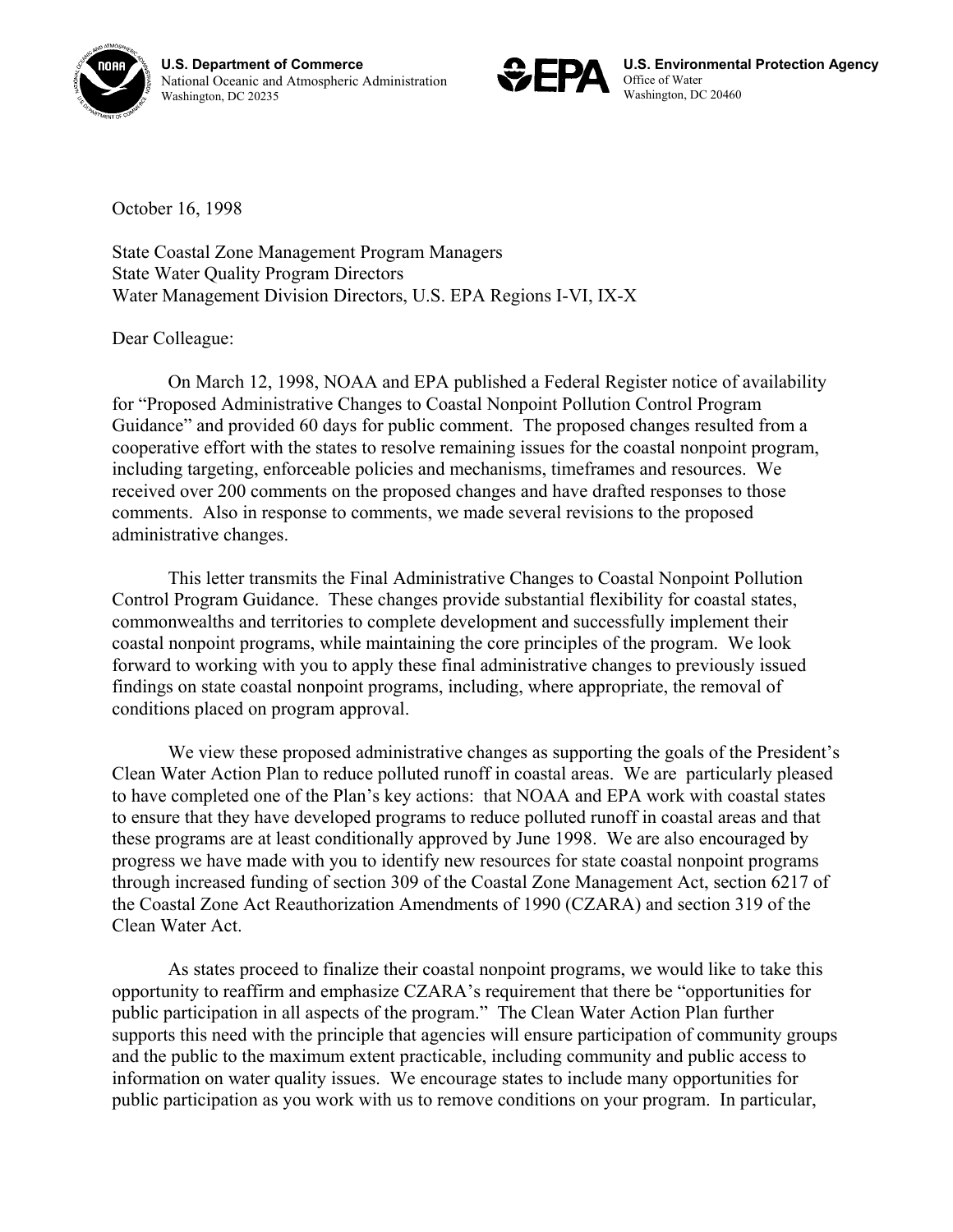states should seek public input on coastal nonpoint program implementation plans and the evaluation of those plans.

If you have any questions on the enclosed final administrative changes, please have your staff contact Peyton Robertson (301-713-3098, x137) or Dov Weitman (202-260-7088).

Sincerely,

Jeffrey R. Benoit, Director Robert W. Wayland, III, Director Chice of Ocean and Coastal Resource Management Office of Wetlands, Oceans and Watersheds Office of Ocean and Coastal Resource Management Office of Wetlands, Oceans and Waters<br>National Oceanic and Atmospheric Administration U.S. Environmental Protection Agency National Oceanic and Atmospheric Administration

Enclosures: Final Administrative Changes for the Coastal Nonpoint Program Guidance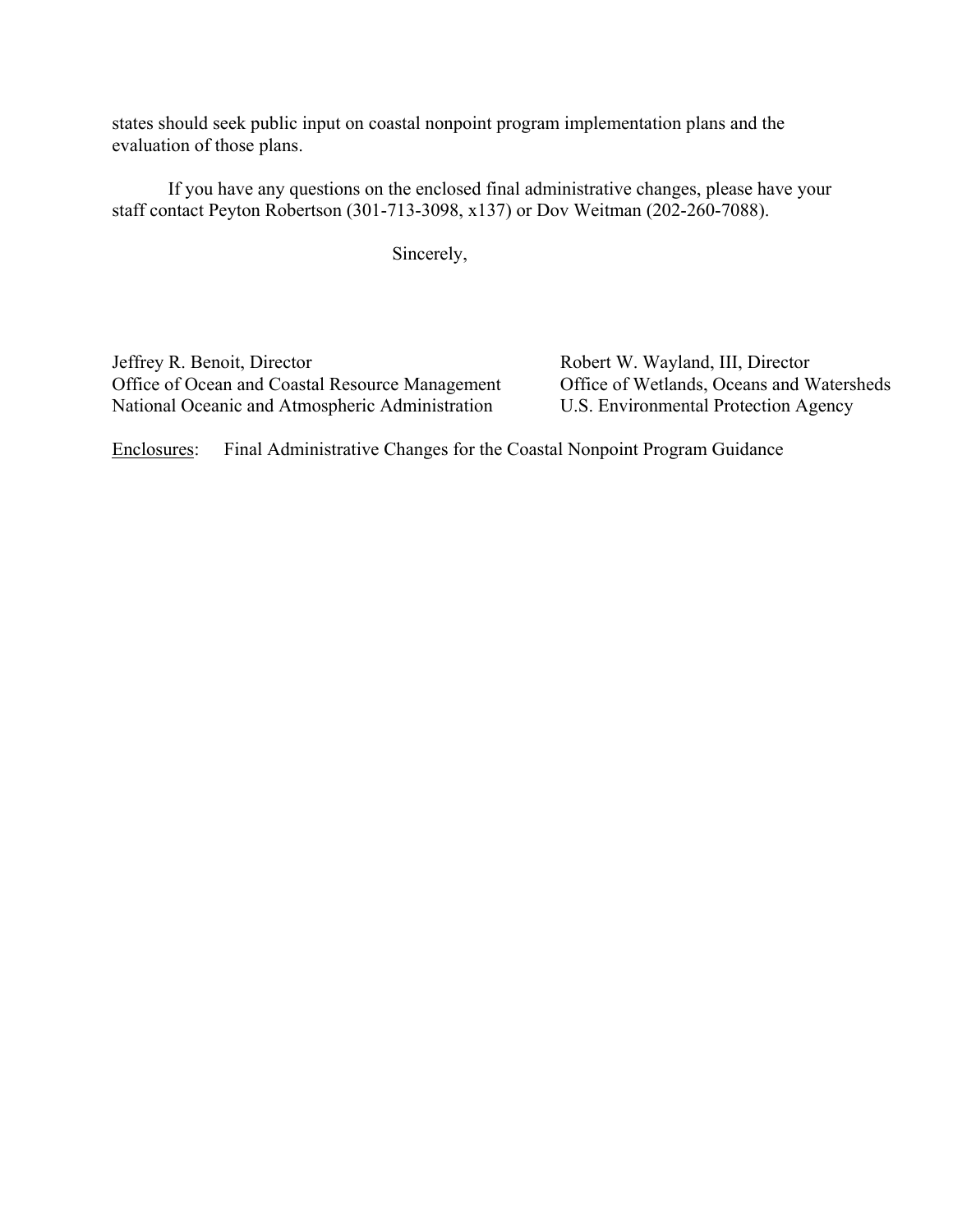# **Final Administrative Changes to the Coastal Nonpoint Pollution Control Program Guidance for Section 6217 of the Coastal Zone Act Reauthorization Amendments of 1990 (CZARA)**

#### **PREAMBLE**

Subsequent to enactment of CZARA in 1990, in January 1993, EPA and NOAA published two guidances to guide the development of States' (and Territories') coastal nonpoint pollution control programs: Guidance Specifying Management Measures for Sources of Nonpoint Pollution in Coastal Waters and Program Development and Approval Guidance. These provided both technical and programmatic guidance on program development. Subsequently, EPA and NOAA provided further program clarification in a January 6, 1995 letter and a March 16, 1995 document entitled *Flexibility for State Coastal Nonpoint Programs*. These actions provided greater flexibility to States in prioritizing their activities; extended the implementation period for  $6217(g)$  management measures from three years to eight years; and clarified the range of enforceable policies and mechanisms that could be used by States to implement their programs. The letters also established the principle that, in recognition of the complexity of the program, States could be granted conditional approval for programs that are not yet fully approvable, thereby affording more time for States to fully develop their programs.

In April 1997, NOAA, EPA, the States and other interested parties began discussions regarding the progress made to date in developing and implementing state coastal nonpoint programs and the significant impediments to further progress. Both the States and Federal agencies recognized that while the goals of CZARA remain valid, the program and schedules originally conceived by NOAA and EPA were extremely ambitious, and additional flexibility would be needed to enable the States to successfully implement their programs. Based on this understanding, the parties proceeded to discuss in detail the specific aspects of the program that would require modification while maintaining the overall objective that States implement management measures needed to protect coastal waters.

Based on these discussions, EPA and NOAA drafted a set of proposed administrative changes the agencies would use to guide future implementation of the CZARA program and made them available for a 60 day public comment period beginning March 11, 1998. Having reviewed and responded to public comments on the proposed changes, NOAA and EPA are now issuing final administrative changes to the program guidance, reflecting the comments received. In some cases, the administrative changes may impact previous findings and conditions on State coastal nonpoint programs. In such cases, EPA and NOAA will review those findings and conditions and make any necessary adjustments (including, where appropriate, elimination of conditions).

On October 18, 1997, the 25th anniversary of the Clean Water Act, Vice President Gore directed the Environmental Protection Agency (EPA) and Department of Agriculture (USDA) to work with other Federal agencies (including NOAA) to develop a Clean Water Action Plan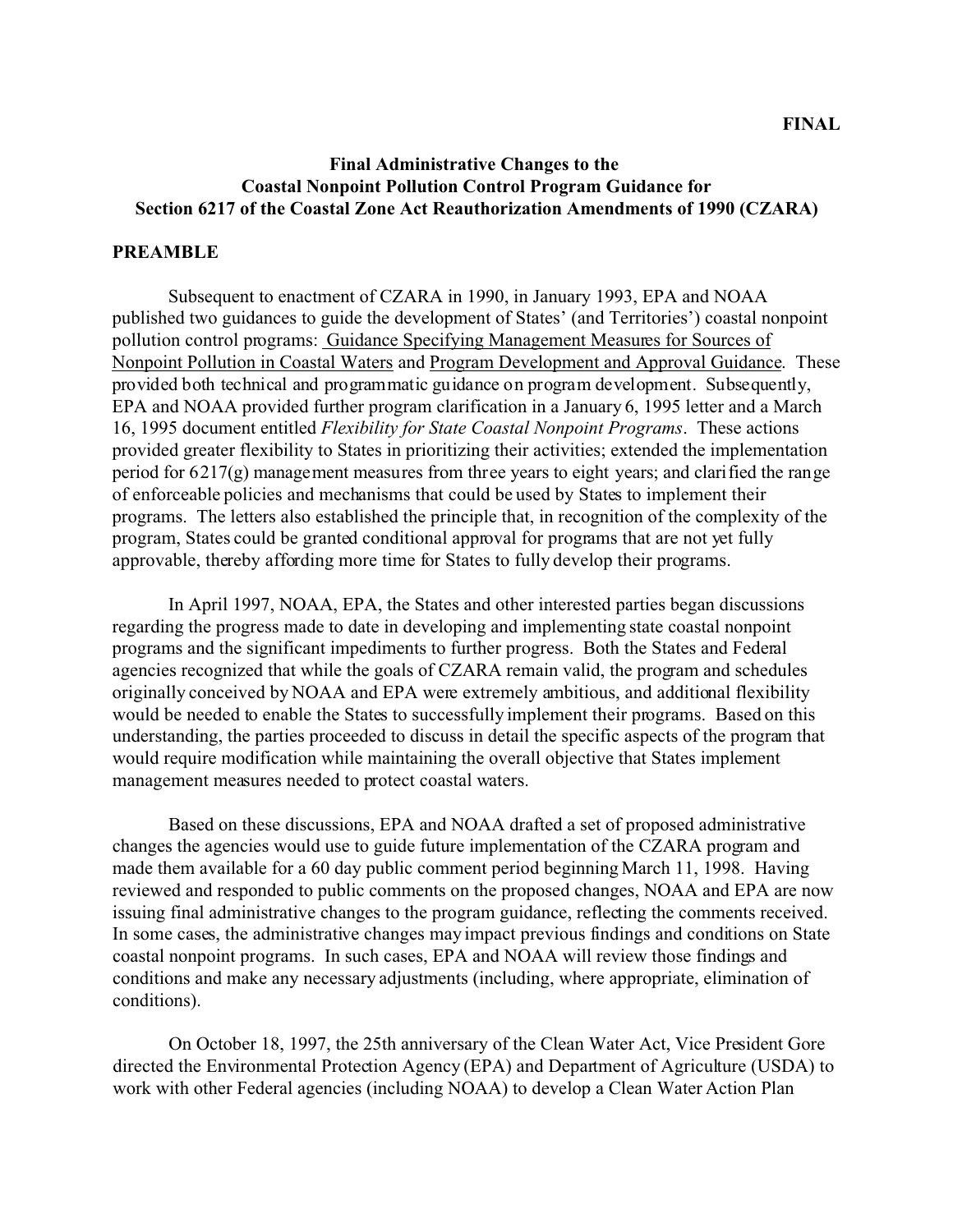within 120 days. In a memorandum for Heads of Departments and Agencies, the Vice President specifically requested Federal agencies to "develop a comprehensive Action Plan that builds on the...clean water successes over the past five years and addresses three major goals: enhanced protection from public health threats posed by water pollution; more effective control of polluted runoff; and promotion of water quality protection on a watershed basis." On February 19, 1998, President Clinton announced the Clean Water Action Plan to restore and protect America's waters. Specifically, the Clean Water Action Plan includes the following Key Action for the CZARA:

**KEY ACTION:** NOAA and EPA will work with coastal states and territories to ensure that they have developed programs to reduce polluted runoff in coastal areas and that these programs are at least conditionally approved by June 1998 and that all programs are fully approved by December 1999, with appropriate state-enforceable policies and mechanisms.

NOAA and EPA view these final administrative changes as supporting the goals of the Clean Water Action Plan to reduce polluted runoff in coastal areas.

These Administrative Changes provide guidance to the States on how NOAA and EPA intend to exercise their discretion in implementing the Coastal Nonpoint Pollution Control Program. As such, these Administrative Changes, as well as the previously issued guidance they modify, are not regulations.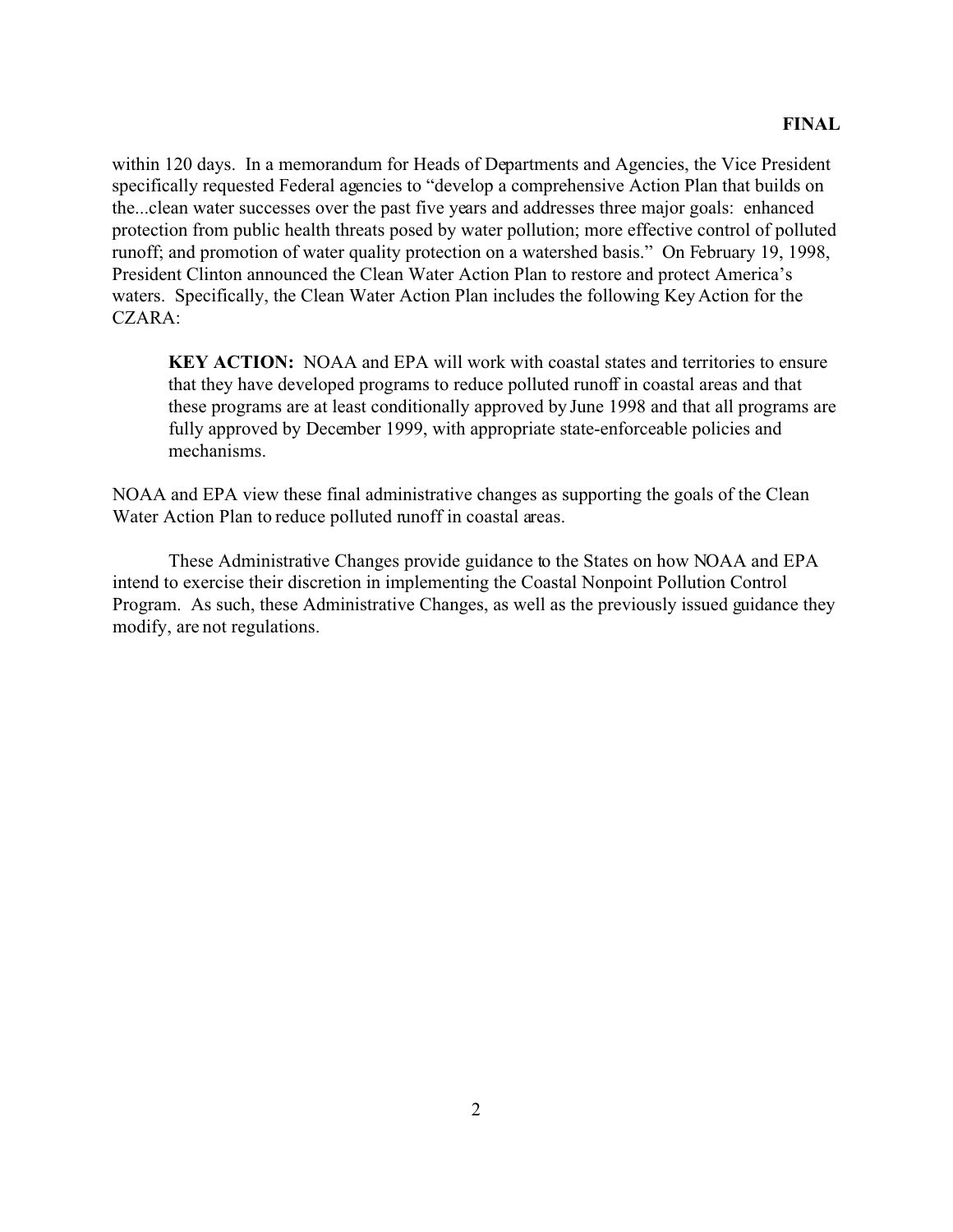## **ADMINISTRATIVE CHANGES TO THE COASTAL NONPOINT PROGRAM**

#### **Targeting**

- NOAA and EPA agree that states may focus resources on preventing and controlling significant impacts of nonpoint source pollution on living coastal resources and human health.
- Coordination and integration of coastal nonpoint programs with other programs and water quality initiatives, e.g., state §319 nonpoint source programs, the development of Total Maximum Daily Loads (TMDL) under section 303(d) of the Clean Water Act, the Environmental Quality Incentives Program under the 1996 Farm Bill, National Estuary Programs, and State Watershed Plans, should be considered in establishing priorities and developing strategies to meet §6217 CZARA program requirements.
- In establishing priorities, states will address both pollution prevention and water quality improvement goals, including the protection of pristine areas and coastal waters that are threatened by reasonably foreseeable increases in pollution loadings from new or expanding sources. Targeting program implementation will involve a balance between the need to implement nonpoint source controls broadly and the need to address specific water quality problems for particular watersheds.
- NOAA and EPA do not expect states to implement management measures for nonpoint sources that do not, individually or cumulatively, have a significant impact on coastal waters. Subsequent to program approval, including conditional approval, NOAA and EPA will allow states to further exclude sources either by category, subcategory or management measure or on a geographic basis (e.g., a 6217 management area, watershed, county) where states can provide either existing or newly developed information (e.g., monitoring data) to demonstrate that a source is not, and is not reasonably expected to, become significant, either individually or cumulatively.
- After NOAA and EPA, working with states, have applied the administrative changes to the program Findings that have been issued, states will determine program priorities, and communicate those priorities to NOAA and EPA by submitting a 15-year program strategy that briefly describes the State's overall approach and schedule to ensure implementation of the  $6217(g)$  management measures and improve water quality within 15 years of the date of conditional approval. This means that all applicable  $6217(g)$ management measures to protect and restore coastal waters will be implemented, though NOAA and EPA recognize that all water quality problems attributable to nonpoint sources, e.g., nitrate contamination of groundwater, may not be resolved within 15 years.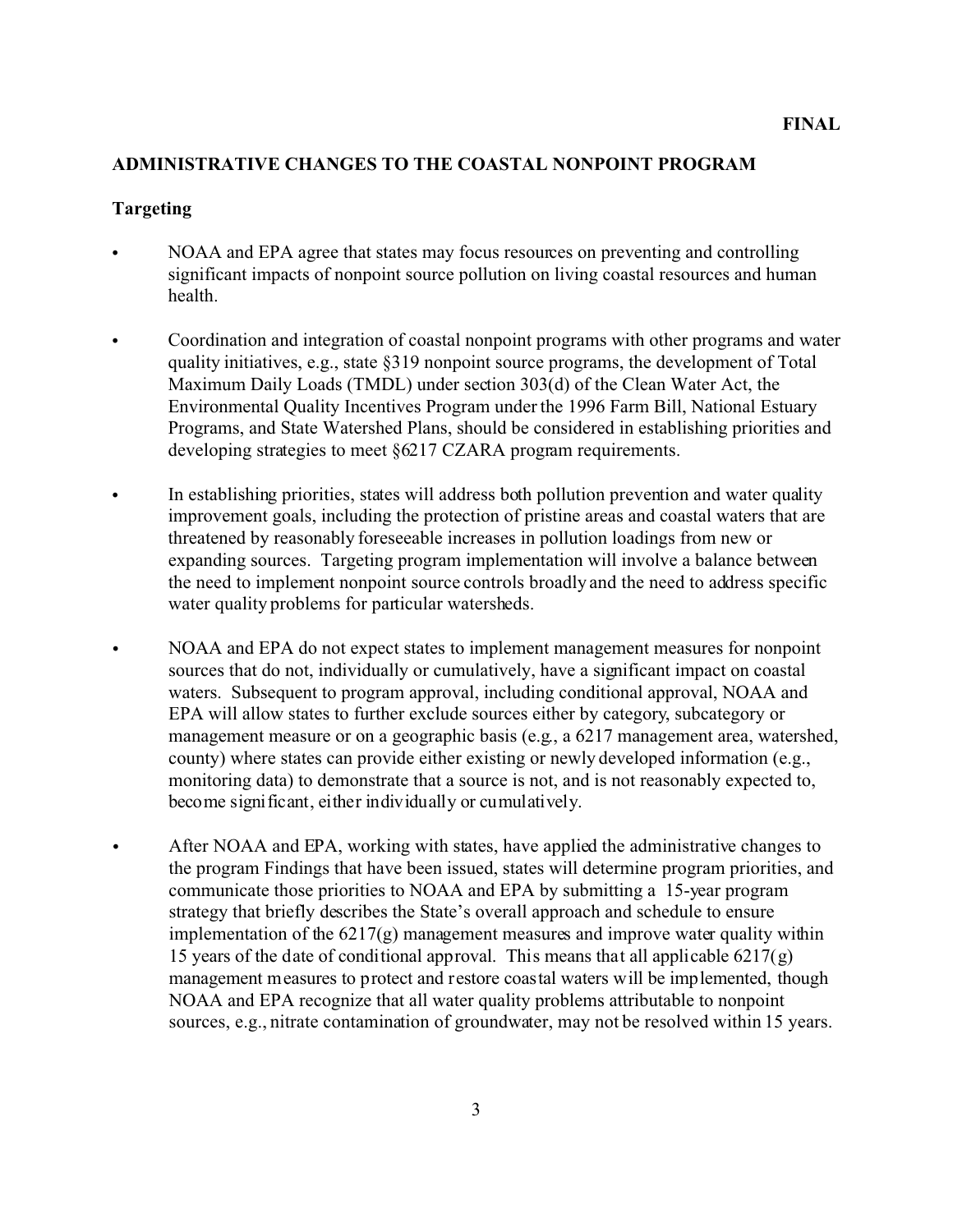• In order to provide for further targeting of individual management measures, NOAA and EPA will re-examine state programs to determine where existing state thresholds for application of the management measures may be sufficient to protect and restore coastal waters.

### **Enforceable Policies and Mechanisms**

- NOAA and EPA will approve those program elements for which states have proposed voluntary or incentive-based programs, backed by existing state enforcement authorities, if the following is provided:
	- 1. a legal opinion from the attorney general or an attorney representing the agency with jurisdiction for enforcement that such authorities can be used to prevent nonpoint pollution and require management measure implementation, as necessary;
	- 2. a description of the voluntary or incentive-based programs, including the methods for tracking and evaluating those programs, the states will use to encourage implementation of the management measures; and
	- 3. a description of the mechanism or process that links the implementing agency with the enforcement agency and a commitment to use the existing enforcement authorities where necessary.
	- NOAA and EPA will approve those program elements for which states have proposed the use of §401 Clean Water Act (CWA) certifications and Coastal Zone Management Act (CZMA) consistency certifications to meet program requirements where states can demonstrate the following:
	- 1. the certifications, either alone or in concert with other programs, are sufficient to address the full range of applicable activities and sources of nonpoint pollution (e.g., marinas, hydromodification and wetlands) and geographic areas for which they are proposed;
	- 2. there is a back-up authority (e.g., water quality authority) that can be used, as described above, by the state to enforce conditions or revoke certification; and
	- 3. the state has a monitoring system or other tracking methods by which to assess whether permit conditions have been met.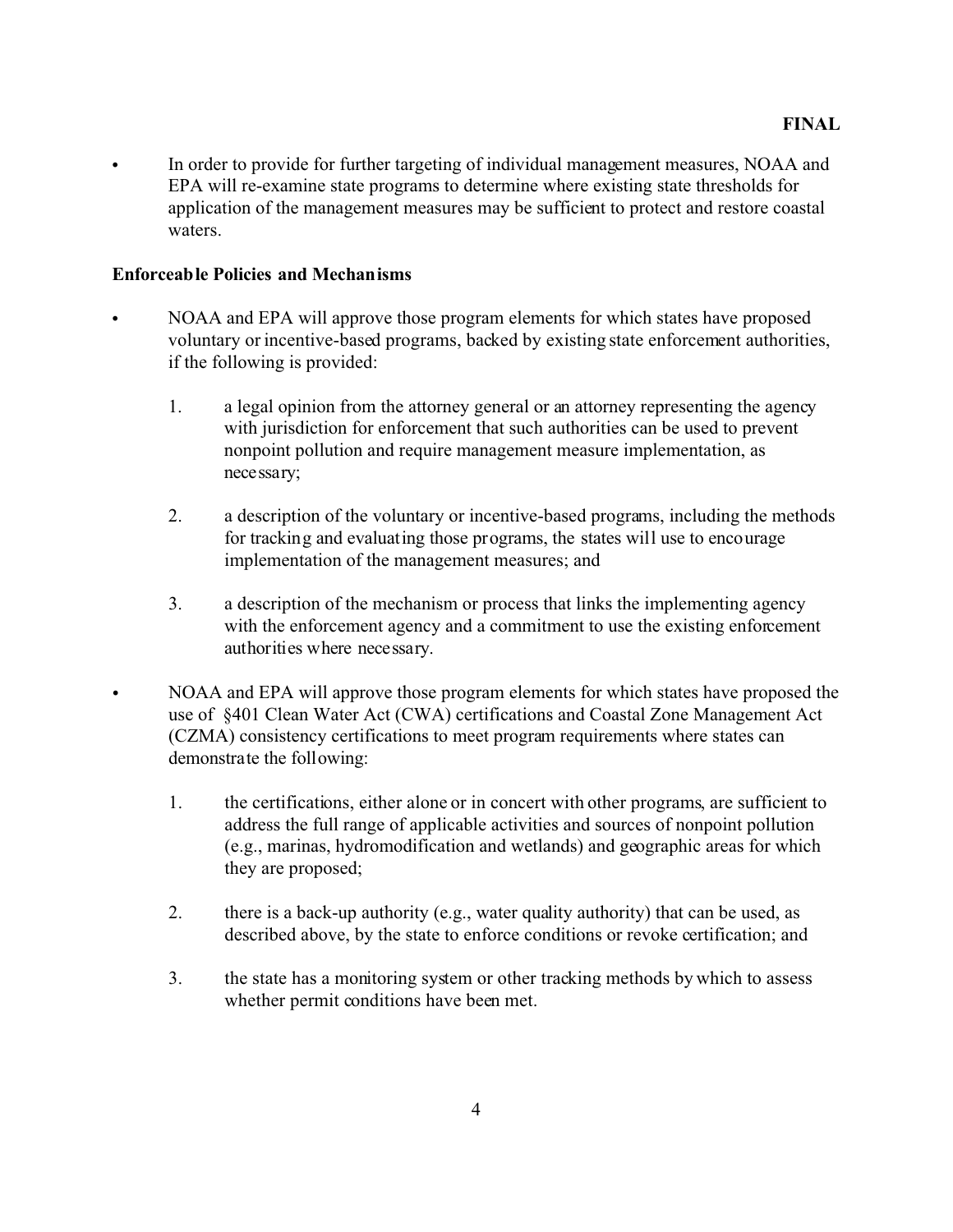#### **Timeframes**

- Timeframes for conditional approval will remain the same as those specified in the March 16, 1995, Flexibility Guidance, e.g., up to five years after conditional approval to meet conditions, with an evaluation of progress after three years.
- $\bullet$  Rather than the existing program schedule that calls for implementation of  $(g)$ management measures, monitoring, and implementation of additional management measures in succession, NOAA and EPA will support the establishment of an iterative process for implementing (g) management measures, assessing their effectiveness in achieving water quality goals and determining the need for additional management measures. NOAA and EPA will continue to expect that management measures for new sources (e.g., new development) will be implemented as the new sources come online. NOAA and EPA expect that all individually and cumulatively significant nonpoint source categories and all watersheds within the §6217 management area will be addressed within 15 years.

#### **Program Implementation/Evaluation**

- Each state will develop a 5-year implementation plan describing when, where and how program implementation will occur, including mechanisms for tracking and monitoring implementation. The plan will contain interim milestones and benchmarks, including a time frame, and be updated as necessary, but at least every five years. Achieving the milestones and benchmarks of these plans will serve as a basis for evaluating progress in achieving program implementation goals. The 5-year implementation plan will be more specific than and nested within the longer term 15-year program strategy for achieving full implementation of the  $6217(g)$  management measures. The 5-year implementation plan will be designed to ensure adequate progress in achieving the 15-year program strategy and should be integrated and consolidated with other federal and state water quality programs.
- The 15-year program strategy should include: a description of the means that the state will use to demonstrate progress in implementing the management measures; a basis for determining whether its program will succeed in ensuring implementation within the 15 year implementation period (e.g., implementation rates); and, a process whereby the state will determine the need to use a backup authority and/or adopt additional enforceable policies and mechanisms to ensure implementation of the management measures within 15 years.
- At least every five years, NOAA and EPA will evaluate progress in achieving goals established through the 5-year implementation plans and the 15-year program strategies,